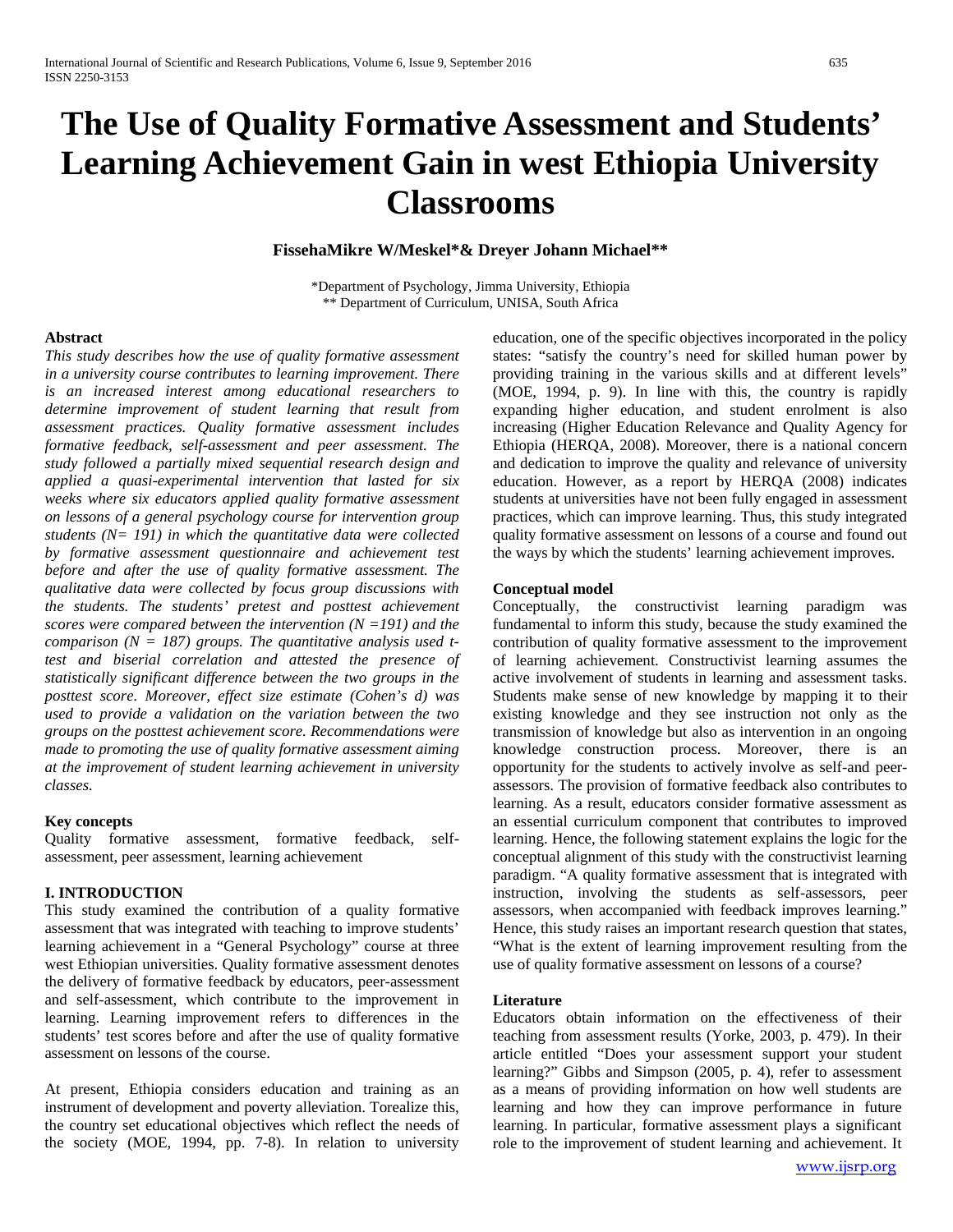International Journal of Scientific and Research Publications, Volume 6, Issue 9, September 2016 636 ISSN 2250-3153

includes feedback and focuses on how the students are changing in the learning process. Formative assessment is less formal and helps to improve instruction by guiding students. Although educators collect the results of formative assessment, they seldom use the information to report official grades or achievement standards (Nitko, 2004, p. 12). "What makes achievement standards (Nitko, 2004, p. 12). formative assessment, formative is its immediate use to make adjustments to form new learning" (Shepard, 2005b, p.5). Looney (2011, p. 21) defines formative assessment as "a frequent and interactive assessment of student progress and understanding to identify learning needs and adjust instruction appropriately." Formative assessment is used to identify the specific misconceptions and mistakes made by students while instruction is ongoing (Kahl, 2005, p. 28; Trumbell& Lash, 2013, p. 5). According to Clark, educators can design and use formative assessment "to encourage a real-time feedback loop between teacher and student and among peers." Hence, Clark (2011, p. 163), states that educators can design formative assessment in such a way that:

> … *the students are able to understand clearly what they are trying to learn and what is expected of them, given immediate feedback about the quality of their work and what they do to make it better, given advice about how to sustain improvement, fully involved in deciding what needs to do next, and aware of who can give help if they need it and have full access to such help.*

Williams (2008, p. 398) believes in the power of formative assessment to produce unprecedented improvement in student learning and achievement gains. Consistent use of formative assessment can provide sufficient information to move learning forward (Heritage, 2007, p. 140). Bennet (2011) also asserts that the use of formative assessment improve students' knowledge and skills. However, there is a limited understanding and application of formative assessment in the teaching of university courses (Duckor, 2014, p. 29), despite the pressure to improve teaching and the quality of student learning assessment (Hattie, 2009, p. 15).Assessment is formative when the educator and the students use the information to make adjustment on the instruction to address the needs of students (Popham, 2006, p. 3). Shute (2008, p. 154) argues that the current assessment practices are problematic because the information from the assessmentis not used to adjust teaching. In formative assessment, teachers can use the assessment information promptly to make instructional adjustments and inform new learning (Shepard, 2005a, p. 70). Yorke (2001, p. 478) also states the purpose of formative assessment as the provision of necessary information to modify and guide teaching towards improving instructional effectiveness and benefiting student learning. After examining 250 studies regarding current classroom assessment practices, Black and Wiliam (1998a, p. 36) recognise that formative assessment has a more profound influence on student learning than other typical instructional interventions, producing effect sizes between 0.4 and 0.7. Specifically, the authors assert the advantage of formative assessment practice for low-achieving students. Labay (2011, p. 5) considers formative assessment practice to be effective, for low achieving students. Thus, Black and Wiliam (1998a, p. 13) recommend the use of formative

assessment to narrow the gap between low and high achieving students while raising the overall level of achievement for all students.

Formative assessment increases students' motivation and involvement in the learning process. When students are "motivated and actively involved in the learning process," their learning can be improved (Looney, 2011, p. 7). In this regard, Labay (2011: 8) shows that student motivation and involvement provide clear information about what they know and can do, what still needs to be learned and how to reach the next steps on the pathway towards the learning objectives. Besides to this, the use of quality formative assessment encourages students to become learning-oriented, motivated in schoolwork, use more selfregulation skills and develop a deeper understanding of the subject matter they learn (Shepard, 2005b, p. 10). Another important use of formative assessment is the identification of the gap between what students have learned and what they should learn. Sadler (1989, p. 120), for example, believes the identification of the gap between student learning and some desired educational goals as one essential use of formative assessment. Recognition of the differences between what students know and need to know and where instruction will be most effective to meet the desired learning is the keyin formative assessment practice (Brandt &Pinhok, 2009, p. 5).

Formative assessment is helpful for students to compare their assessment performance with the standard performance (Brookhart, 2003, p. 158). In relation to this, Brookhart (2003, p. 162) suggests the following three preconditions to help students benefit from the improvement of their learning because of formative assessment. First, students must understand the learning goals, second, students must develop the ability to monitor their work and compare actual with desired performance,third, students must develop the ability to act in such a way as to close the gap that involves setting their own learning goals. Here, the teacher's role is "to identify and build on immature, but maturing structures and, through collaboration and guidance," facilitate cognitive growth. Therefore, effective formative assessment identifies what the student can achieve on his/her own, "and with the help of the teacher or experienced" peer. This may enable the teacher to adapt the teaching to bridge the gap between the student's current state of learning and the desired state of performance (Heritage, 2007, p. 142).

Effective feedback provides clear, descriptive and criterion-based information that shows students where they are in a learning progression. In the claim of Heritage (2007, p. 142), "effective feedback shows how students' understanding differs with the desired learning goal, and how they can move forward." As Heritage (2007, p. 141) explains further, because of the feedback, the teacher takes "steps to bridge the gap between the students' current learning" and the intended learning by modifying instruction, assessing again, to provide further information about learning and modifying the instruction again. In addition, when students are involved in formative assessment, they can develop self-and peer assessment skills, which in turn, enable them to acquire knowledge of their present cognition and develop expectations for future improvement. For this purpose, the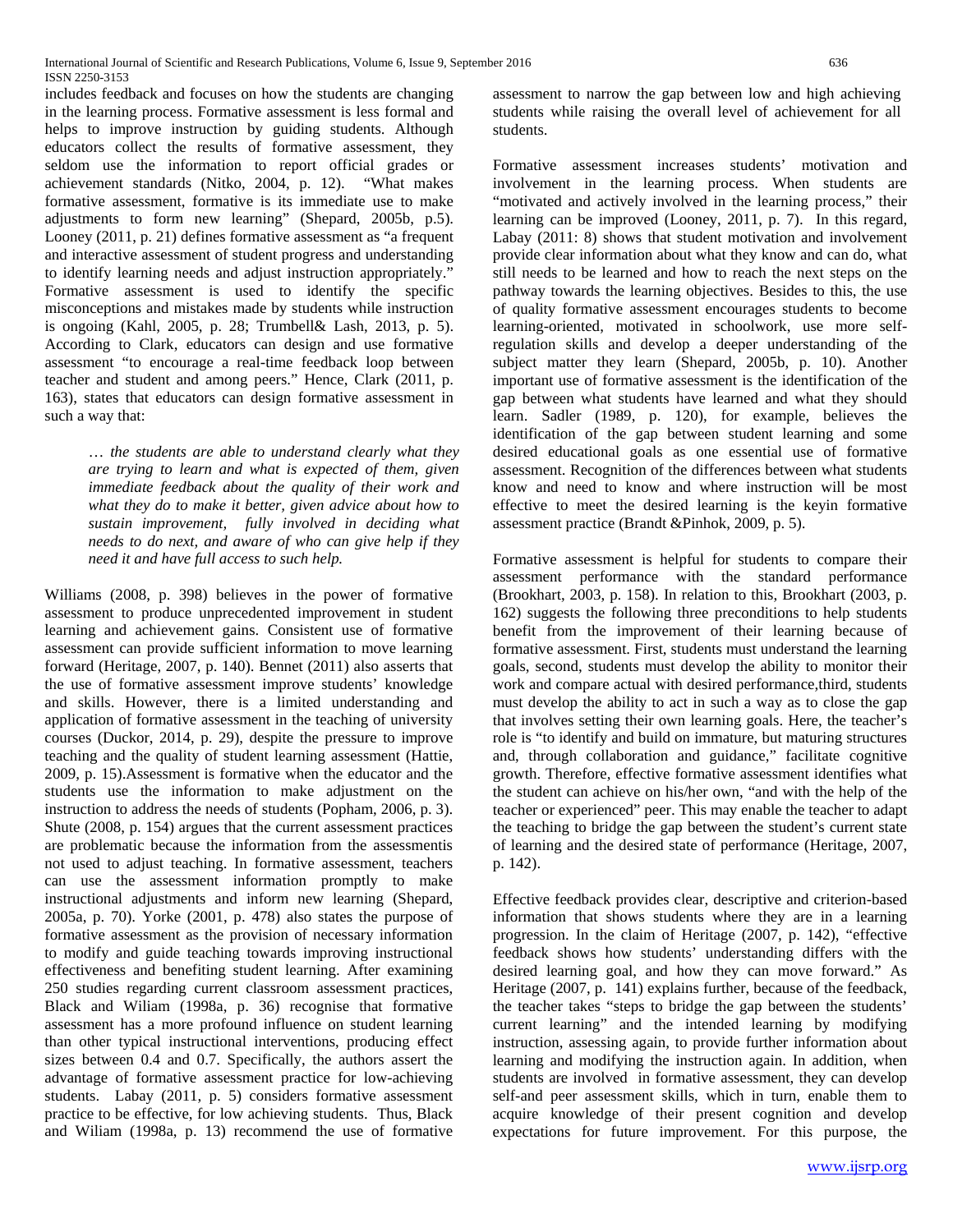students employ metacognitive processes, develop self-regulation tactics and adapt their learning techniques to meet needs (Heritage, 2007, p. 142). Popham (2006, p. 5) proposes four issues that can make a major difference in the educational payoff of formative assessment. These are:

*...involving students actively in the use of formative classroom assessments, distinguishing between formative assessments intended for teacher-use and those intended for student-use, constructing formative assessments so that the information they provide is maximally informative to the intended recipients and, having formative assessment's locus of control situated as close to the classroom as possible.*

Similar to the above, to ensure its use in the improvement of learning, Leahy, *et. al* (2005, p. 21) describe the main uses of effective classroom formative assessment as follows:

*...effective formative assessment clarifies and shares learning intentions and success criteria, generates classroom discussions, questions, and learning tasks, provides feedback that steps students forward, activates students as owners of their own learning, and activates students as instructional resources for one another*.

As the literature review shows, formative assessment contributes to learning improvement. However, pedagogical practices that encourage the use of quality formative assessment and student participation in assessment are still in the process of development (Rawlins, 2007, p. 72).

# **II. RESEARCH DESIGN AND METHODS**

This study situated itself within the pragmatic paradigm of studying a phenomenon, because the research question set, call for objective data from pretest and posttest scores as well as subjective data on the personal experiences of students obtained by focus group discussions. The pragmatic paradigm requires the mixing of quantitative and qualitative methodologies. The quantitative methodology is useful because the study followed empirical methods of data collection, analysis and interpretation of variables with quantitative characteristics through quasiexperimental procedures, which lasted two weeks for the pilot study and four weeks for the main study. The qualitative methodology is also useful to look into the complexity of research participants' perceptions.

As mentioned earlier, the objective of this study was to examine the extent of learning improvement resulting from the use of quality formative assessment on lessons of a course. Therefore, it was necessary to collect data from the group, who experienced the effect of the use of quality formative assessment. To achieve the objective, the study followed a mixed methods research design. Creswell, Clark, Gutman and Hanson (2003, p. 265), describe mixed method as a research design that integrates quantitative and qualitative data either concurrently or sequentially at one or more stages of the research process. In the present study, to supplement the quantitative data, qualitative data was collected based on a sequential explanatory strategy. Specifically, the study followed a mixed method research design of the type partially mixed sequential dominant status in which a main quantitative study was sequentially followed by a qualitative study (Leech &Onwuegbuzie, 2007, p. 470). In this approach, the collection and analysis of qualitative data usually follows and supplements the collection and analysis of data with quantitative characteristics (Creswell, 2009, p. 211). In the present study, the researchers, first collected and analyzed the quantitative data, collected and analysed the qualitative data, and then mixed the two in the interpretation and discussion phases of the study (Creswell, *et al.*, 2003, p. 178).

In selecting the sample respondents for this study, the researchers used simple random sampling technique to identify students of intact classes for the quasi-experimental procedure. For instance, the selection of three universities which took part in the study was made by the lottery-draw method. From each of the universities included in the study, two entire classes of students who were enrolled for "General Psychology" course were randomly selected for inclusion in the intervention group. Two other classes taking a similar course to that of the intervention group were also identified as comparison groups to supply the quantitative data for the study. Therefore, the number of students who participated in the study was 464 including both the intervention and the comparison groups, of which only 378 (81.46%) sat for both pretest and posttest achievement tests. The sample size (n= 378) is representative of the student population ( $N = 6500$ ) enrolled for "General Psychology" course at the six west Ethiopian Universities.The collection of data for this study was carried out in two steps. The first step was the collection of base-line data and pretest achievement scores before the quasi-experimental intervention. The baseline data included asking students whether formative assessment was practiced on lessons of the course. During the second step, data were collected by means of posttest achievement score, and focus group discussions.

The quantitative data outputs comprised both descriptive and inferential statistics. Descriptive statistics were used to present the students' scores from the pretest and posttest. The inferential statistics such as t-test, biserial correlation, and effect size estimate were used to determine the presence of statistically significant and valid variation between the students in the intervention and in the comparison groups on learning achievement. In fact, before this, analysis of the baseline data was done to establish the precondition for applying the quasiexperimental procedure in the form of instructions using quality formative assessment on lessons taught for the intervention group students.

On the other hand, qualitative data analysis is practicable for answering "why" and "how questions" in research. For example, "How do students perceive the contribution of quality formative assessment to learning improvement? Since, it is mostly concerned with the complex nature of human behavior in a social context, qualitative data can be analyzed in different ways (Punch, 2005, p. 5). The specific method of qualitative data analysis followed in this study was the constant comparison method, for its relevance and simplicity when applied to several types of data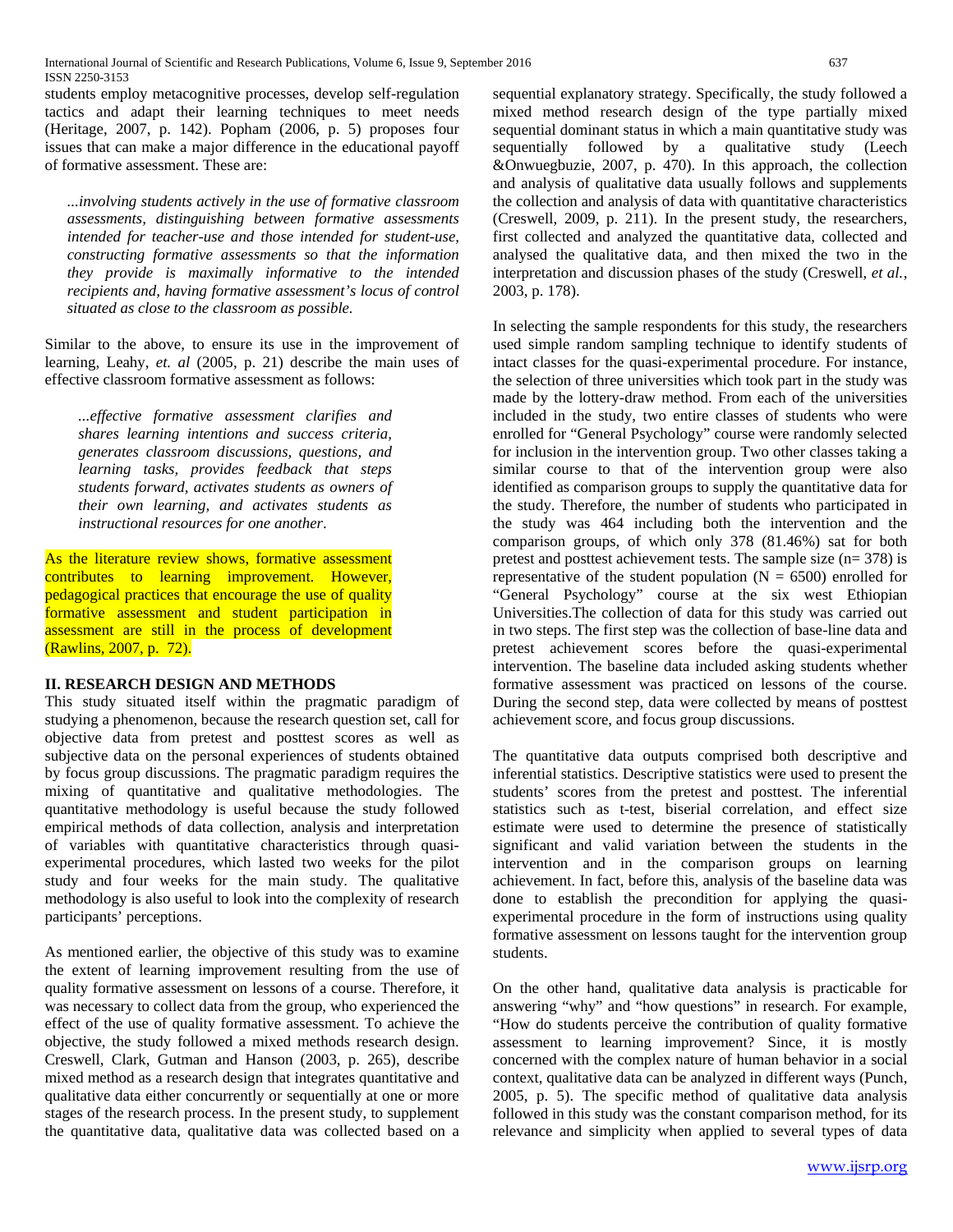such as FGDs (Leech &Onwuegbuzie, 2007, p. 486). This method of qualitative data analysis is useful to identify the underlying themes emerging from the research data set. The researchers read through all the data before applying the method. After that, the data were organized into smaller chunks. Afterwards, every chunk of data was given a label with a describing code. After all the data had been coded, the codes were grouped in terms of similarity and themes were identified based on each grouping (Leech &Onwuegbuzie, 2007, p. 491). Finally, the themes were used for interpretation based on how they relate to the research question raised in the study.

# **III. RESULTS AND DISCUSSION**

The purpose of this study was to examine the extent of which the use of quality formative assessment improves student learning. Thus, it compared the learning gains between the students in the intervention and comparison groups after the former learned their lessons by the integration of quality formative assessment. The pretest and posttest scores of the two groups were compared after the instructional intervention. Increments in the mean achievement test scores were observed for both groups (see Figure 1 below). For instance, the mean score for the comparison group students (N=187) was 10.30 with a standard deviation of 3.65 and the mean score for the intervention group students  $(N = 191)$  was 10.27 with a standard deviation of 3.73. This increased to 12.08 with a standard deviation of 3.11 and 13.49 with a standard deviation of 3.65 for the comparison and intervention group students respectively.



## **Figure 1: Mean differences in the achievement test scores of the comparison and intervention groups of students**

The independent samples mean difference test (t- test) that assumed unequal variances (because of the instructional intervention to one of the groups) between the two score distributions, resulted in a statistically significant difference *(t = 4.01, df = 376, sig. < 0.00).* This reveals the presence of significant achievement variation between the two groups after the use of quality formative assessment (see table 1 below).

| Gr | Mean<br>scores | SD | Mean<br>differ | T-value<br>(table<br>$value =$ | df | Assum. | Sig.<br>$p = 0.05$ | Remark |
|----|----------------|----|----------------|--------------------------------|----|--------|--------------------|--------|
|    |                |    |                | (0.96)                         |    |        |                    |        |

| Co<br>m | 12.08 | 3.11 |      | 4.01 | 376 | Unequal<br>variance | .000 | There is a<br>statisticall<br>significant<br>difference |
|---------|-------|------|------|------|-----|---------------------|------|---------------------------------------------------------|
| Intr    | 13.49 | 3.65 | 1.40 |      |     |                     |      |                                                         |

On the other hand, the biserial correlation coefficient was computed between the achievement test scores of students as a continuous variable and the students' placement either in the comparison or the intervention group as a dichotomous variable. This correlation was computed to check out whether there was a statistically significant relationship between placement in the intervention group in which the students were taught by the use of quality formative assessment and the corresponding test score results. Therefore, in this study, the biserial correlation was found to be considerably higher ( $r_{b=}$  0.26 with degrees of freedom = 376), where the expected coefficient at alpha  $= 0.05$  is less than 0.19. This shows, there was a statistically significant relationship between placement in the intervention group where quality formative assessment was used in instruction and the students' score from the achievement test.

Furthermore, the effect size for quasi-experimental intervention was estimated on the outcome variable. Effect size estimate is a more robust statistic used to compare the value of variables in quasi-experimental studies. Effect size helps to measure how much something, for example, (student scores) changes after a specific instructional intervention. The index shows the extent to which two populations do not overlap in a measure, or how much they are separated because of the instructional intervention (Aron, Aron& Coups, 2009, p. 205). The common ways of reporting effect size for quasi-experimental study designs are the raw score mean difference, the standardized mean difference and the odd ratio. For the sake of simplicity and convenience, effect size estimate methods of the first two (raw score difference and standardized mean difference) were used in this study. In the first case the estimated effect size resulted from the intervention was 1.41 score points. In the second case, the effect size estimate on standardized mean differences was 0.41, which means according to Cohen (1988) and the convention on estimates of effect size, this value is judged as a medium result for a quasi-experimental intervention where random assignment and control of study participants was hardly possible (Aron, *et al*, 2009). In this study, therefore, the instructional intervention that integrated the use of quality formative assessment produced positive gains on the students' learning and achievement.

On the other hand, the analysis of data from the FGDs confirmed the usefulness of quality formative assessment to the improvement of learning. According to the FGD discussant students, the use of formative feedback encouraged more learning to occur. The uses of self and peer assessment were also advantageous because they were motivating to stimulate active attention and involvement of the students in learning and assessment. In the students' opinion, self-assessment made them relatively independent on their learning. They also reported that peer assessment activities were conducive to student motivation and competition. Furthermore, the students expressed the usefulness of formative assessment to acquire more knowledge in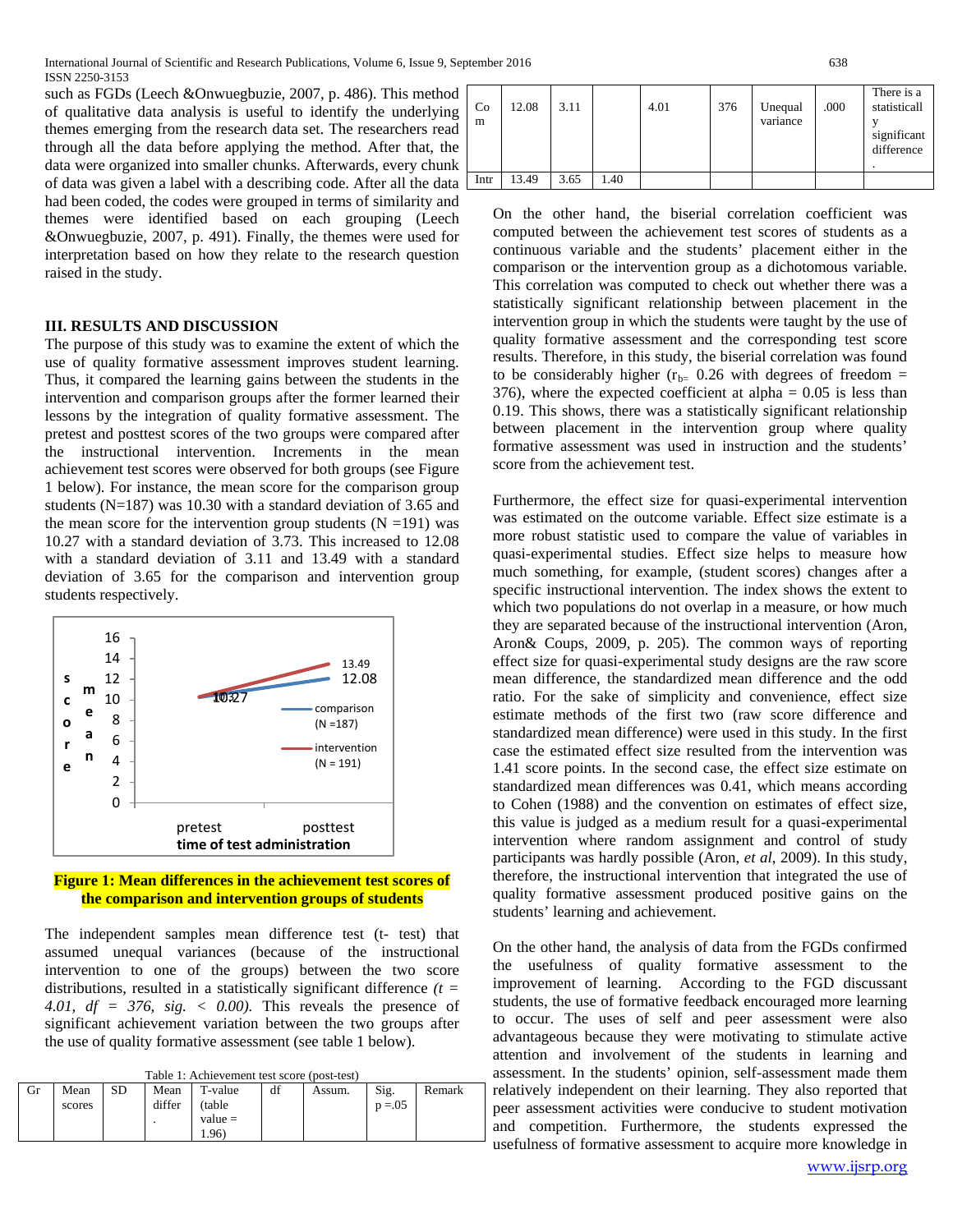the subject, obtain clarity concerning the learning objectives, and also self-confidence in learning. The students also witnessed that the information given regarding the learning objectives on the lessons were stimulating to them. Finally, the students who participated in the focus group discussions were given a chance to explain the ways in which the quality formative assessment allowed them to demonstrate their understanding. In reference to this, the discussants mentioned the following points to explain how formative assessment helped them to understand their lessons: (1) The introduction of the lesson objectives and the assessment criteria were helpful; (2) Learning from mistakes was useful and motivating; (3) It helped to reduce errors in learning; (4) It promoted greater accuracy in the learning of difficult concepts; (5) Ensured the credibility of learning achievement. In summary, the use of quality formative assessment in instructions can make a salient contribution to the improvement of student learning and achievement.

# **Discussion**

Educators and policy makers at higher education are interested on the assessment activities that can improve learning (Banta, Graffin, Flataby& Khan, 2009). A number of study reports show limitations on current classroom assessment practices (Black &Wiliam, 1998a). The reports contend that current assessment practices encourage rote and superficial learning and overemphasize the grading function of assessment at the expense of the learning improvement function (Black, 2000, p. 408). In contrast, the literature indicates formative assessment as a major way of raising learning standards. Formative assessment plays a significant role in bringing learning gains. It produces remarkable improvement in learning achievement (Williams, 2008, p. 408). Significant learning gains can be achieved when quality formative assessment is used in classrooms (Black, 2000, p. 408). Nevertheless, the practice and understanding of formative assessment at the higher education context are still limited (Yorke, 2003, p. 485). The use of formative assessment can help students attain the learning goals better and also show ways of future learning improvement (Harlen, 2007, p. 11).

In the present study, the learning gains of the students whose teaching included quality formative assessment and those whose teaching did not include quality formative assessment were statistically significantly different. Other studies have also shown similar results. A study by Tesfaye (2012, p. 193) at Addis Ababa University (Ethiopia) indicates that students who were taught by the application of feedback intervention on lessons outperformed those taught by the conventional lecture method on a first year physics course. In similar ways, Black and Wiliam (1998a) analyzed 250 studies, which compared classroom teaching with and without the use of formative assessment and the results showed that the students taught by the integration of formative assessment on lessons scored higher on tests than those taught without formative assessment. A study by Bangret, Kulik, and Kulik (1991, p. 89) also show that, students who experienced frequent testing and formative assessment on lessons, on average scored 0.5 standard deviations higher than those who did not experience frequent testing and formative assessment. Another study by Fisher, *et al* (2011, p. 225) showed an instruction using formative assessment to result for significantly higher marks on assessment and overall grades while contributing to good student grades in general.

In the current study, effect size estimation resulted in an acceptable size of the difference in the post-test achievement score between the intervention and comparison group students. Effect size shows the extent to which two populations do not overlap in a measure because of the quasi-experimental intervention (Aron, *et al*, 2009, p. 205). In this study, this was confirmed by the effect size of 0.41. The effect size for most quasi-experiment studies ranges from -0.4 to + 1.6 (Norman, 2003, p. 184). Black (1999, p. 124) reported an average effect size of 0.7 for 21 studies, which used formative assessment interventions to compare the learning gain of students quantitatively. This is a much higher effect size when compared to the result of the present study. According to the convention and suggestions made to determine the magnitude of effect size, the range between 0 and 0.20 shows a weak effect, the range from  $0.21 - 0.50$  shows a medium effect, the range from  $0.51$  to 1 shows a moderate effect, and an effect size estimate > 1 shows a strong effect (Cohen, Manion, & Morrison, 2007, p. 124). Thus, the effect size estimate in the present study can be judged as medium and can be raised by following a more rigorous (with a long duration) quasi-experimental intervention and through professional development schemes for university educators.

# **IV.CONCLUSION AND RECOMMENDATIONS**

Scholars in the field of educational assessment argue on several limitations of the current assessment practices at the higher education context. The existing practices are believed to encourage rote memorization and surface learning. Moreover, there is a great emphasis to the grading than to the learning improvement function of assessment at universities. Thus, the importance of using quality formative assessment on lessons is underlined, because it brings improvement to student learning and achievement. As the baseline data from the quantitative phase of the present study revealed, before the use of quality formative assessment there was no significant difference on the achievement of students in the two groups. This paved the way for implementing the quasi-experimental intervention. Considerable number of students who participated in the study reported either an absence or insignificant practice of formative feedback, selfassessment and peer assessment in the teaching of the "General Psychology" course. After the students' placement in the intervention and comparison groups and use of quality formative assessment on the lessons to the former, comparison of score distributions and correlations show statistically significant variation in the learning achievement between the two groups. The effect size estimate reported was evidence to the instructional advantages of quality formative assessment. The result confirms that the students who were taught by the use of quality formative assessment outperformed those who were not taught by the use of quality formative assessment in the posttest score. Hence, the use of quality formative assessment can make a salient contribution to the improvement of student learning and achievement.Quality formative assessment, if properly used, will likely increase motivation, engagement to deep approach to learning, and increase achievement of marks on tests. Moreover, the students who participated in the FGDs reported positive perceptions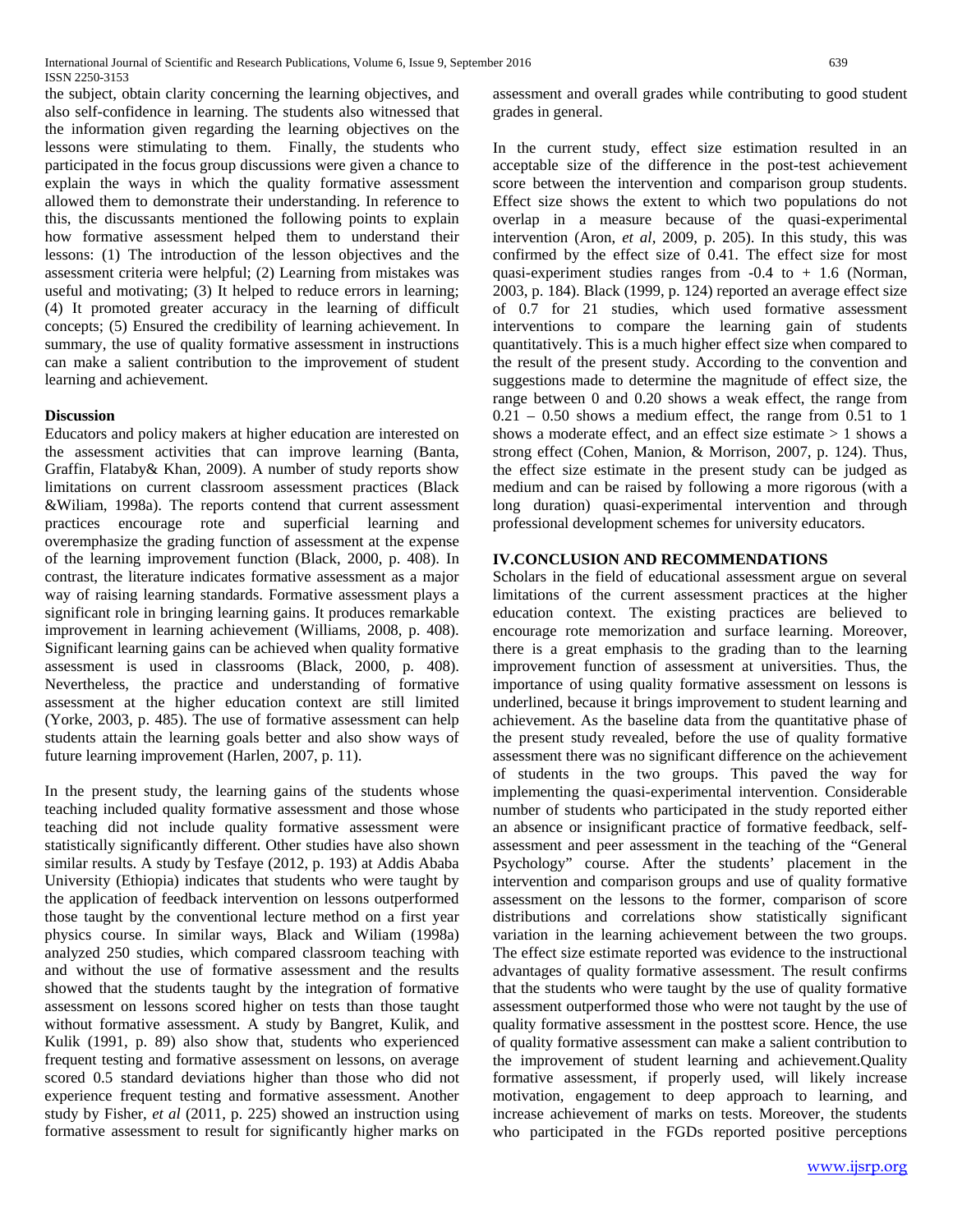towards the instructional advantages to using quality formative assessment though they also noted the presence of several impeding factors for its effective implementation in the present context.

The findings on this study showed the use of quality formative assessment to bring about significant achievement gains on student learning. Therefore, department heads, course team leaders, quality assurance officers, educators and students at universities shall collaborate and work towards the promotion and use of quality formative assessment on lessons of university courses because quality formative assessment can have salient contributions to improve learning achievement.The evidence provided on the use of quality formative assessment to effect significant gains on student learning can be well considered both for the design of assessment courses offered to beginning university educators and on continuous professional development (CPD) trainings for experienced educators. Thus, Academic Development and Resource Centers (ADRCs) and the Higher Diploma Programs (HDPs) which are established for in-service staff training and skill development shall continuously organize trainings to prepare educators with the skills of using quality formative assessment in teaching. Particularly, short-term staff development programs in the areas of instructional skills shall give due emphasis on the specific skills to using quality formative assessment namely formative feedback, self-assessment and peer assessment in the teaching of a university course.

Furthermore, educators shall practice instructions which involve the use of quality formative assessment aiming at developing the students' learning skills, learning to learn (L2L) because this will help to prepare the students for work place competencies and lifelong learning. To realize this, increasing the active role of the students in the instructional activities need to be emphasized by university educators.

On the other hand, courses and programs which incorporate the use of quality formative assessment should be planned and implementedin a way to prepare the students to become more responsible, reflective, and autonomous in their learning and assessment activities. Parallel to this, quality assurance personnel at the college level together with the mentors for the team learning groups should strengthen the already initiated collaborative learning practice (five students in a team) to contribute for improved learning and assessment practices in the teaching of university courses. In addition, quality audit protocols and practices for higher education courses, both by the respective universities and external quality councils (such as HERQA) shall enforce the presentation of evidence on how the course educators at the universities implemented quality formative assessment in the delivery of courses. Correspondingly, the educators teaching and assessment performance evaluation forms, which are filled out by the students and the department heads at the end of each course delivery should include sufficient items which can measure whether the course educator has properly implemented quality formative assessment on the teaching of courses. Finally, a more rigorous quasi-experimental research that aims at the replication of the evidence presented and the methodology used shall build on this study. As the practices of using quality formative assessment on lessons of university courses are not well

developed, more evidence on the effects may attract attention and promote the practice to improve student learning and achievement.

#### **V. REFERENCES**

- Aron, A., Aron, E.N., & Coups, E.J. (2009).*Statistics for psychology*. $5<sup>th</sup>$  *ed.* Upper Saddle River, NJ: Pearson Education.
- Bennett, R. (2011). Formative assessment: a critical review. *Assessment in Education, 18* (1), 5-25.
- Black, P. &Wiliam, D. 1998a.Assessment and classroom learning.*Assessment in Education, 5*(1), 7-74.
- Brandt, W. &Pinhok, N. (2009).*Connecting formative assessment research to practice: An introductory guide for educators.*Highlights.Learning Point Associates.
- Brookhart, S.M. (2003). Developing Measurement Theory for Classroom Assessmen Purposes and Uses.*Educational Measurement Issue and Practice,22* (4), 5-12.
- Clark, I. (2011). Formative assessment: Policy, perspectives and practice. *Florida Journal of Educational Administration and Policy,4* (2), 158-180.
- Cohen, J. (1988). *Statistical power analysis for the behavioural sciences*. New York, NY: Routledge Academic.
- Cohen, L., Manion, L. & Morrison, K. (2007).*Research methods in education*.*6th ed*. London: Routledge.
- Creswell, J.W. (2009). *Research design: A qualitative, quantitative and mixedmethod approaches. 3rd ed*. London: Sage publication inc.
- Creswell, J.W., Clark, V.L., Gutmann, M.L. & Hanson, W.E. (2003).*Advanced mixed methods research designs.* In A. Tashakkori& C. Teddlie (Eds.), Handbook of mixed methods in social and behavioral research (pp. 209–240). Thousand Oaks, CA: Sage.
- Duckor, B. (2014). Formative Assessment in Seven Good Moves: Using Assessments Thoughtfully. *Education Leadership,* 71 (6): 28-32.
- Gibbs, G., &Simson, C. 2005. Conditions under which assessment supports students' learning.*Learning and Teaching in Higher Education, 1* (1), 3-31.
- Hattie, J. (2009). The black box of tertiary assessment: An impending revolution. In: Meyer, LH, Davidson, S, Anderson, H, Fletcher, R, Johnston, P &. Rees, M (eds). *Tertiary assessment and higher education student outcomes: Policy, practice & research.* Wellington, New Zealand: AkoAotearoa, pp.259-275.
- Heritage, M. (2007). Formative assessment: What do teachers need to know and do? *Phi Delta Kappan, 89* (2), 140-145.
- Kahl, S. (2005).Coming to terms with assessment.*Education Week,25* (13), 26-33.
- Labay, M. (2011).*Formative Assessment: A brief overview of its theory and practice in K-12 education.* Bradford J. Parks: Oakland University.
- Leahy, S., Lyon, C., Thompson, M. &William, D.(2005). Classroom assessment: Minute by minute, day-by-day. *Educational Leadership, 63*(3), 19-24.
- Leech, N.L., &Onwuegbuzie, A.J. (2007). An array of qualitative data analysis tools: A call for data analysis triangulation. *School Psychology Quarterly,22* (4), 557-584.
- Looney, J.W. (2011). Integrating formative and summative assessment: Progress toward a Seamless System? *OECD Education Working Papers*, No. 58, OECD Publishing. Available online at: [doi: 10.1787/5kghx3kbl734-en.](http://dx.doi.org/10.1787/5kghx3kbl734-en) (Accessed on 10 December 2014).
- Ministry of Education (MOE).(1994). *Education and training policy.* Addis Ababa: FDRE.
- Nitko, A.J. (2004). *Educational assessment of students*.4<sup>th</sup> ed. Ohio: Merrill Prentice Hall.
- Popham,W.J. (2006). *Defining and enhancing formative assessment.* Los Angeles: University of California.
- Punch, K. (2005). *Introduction to social research: Quantitative and qualitative approaches. 2nded.* New Delhi: SAGE.
- Rawlins, P. (2007). *Students' perceptions' of the formative potential of the National Certificate of Educational Achievement.* University of Australia: Unpublished Doctoral Thesis.
- Sadler, R. (1989). Formative assessment and the design of instructional assessments. *Instructional Science,18* (1), 119-144.
- Shepard, L.A. (2005a). Linking formative assessment to scaffolding.*Educational Leadership, 63* (3), 66-70.
- Shepard, L.A. (2005b). Formative assessment: Caveat emptor. The Future of Assessment: Shaping Teaching and Learning. Paper presented at ETS Invitational conference, New York, October 10-11, 2005.